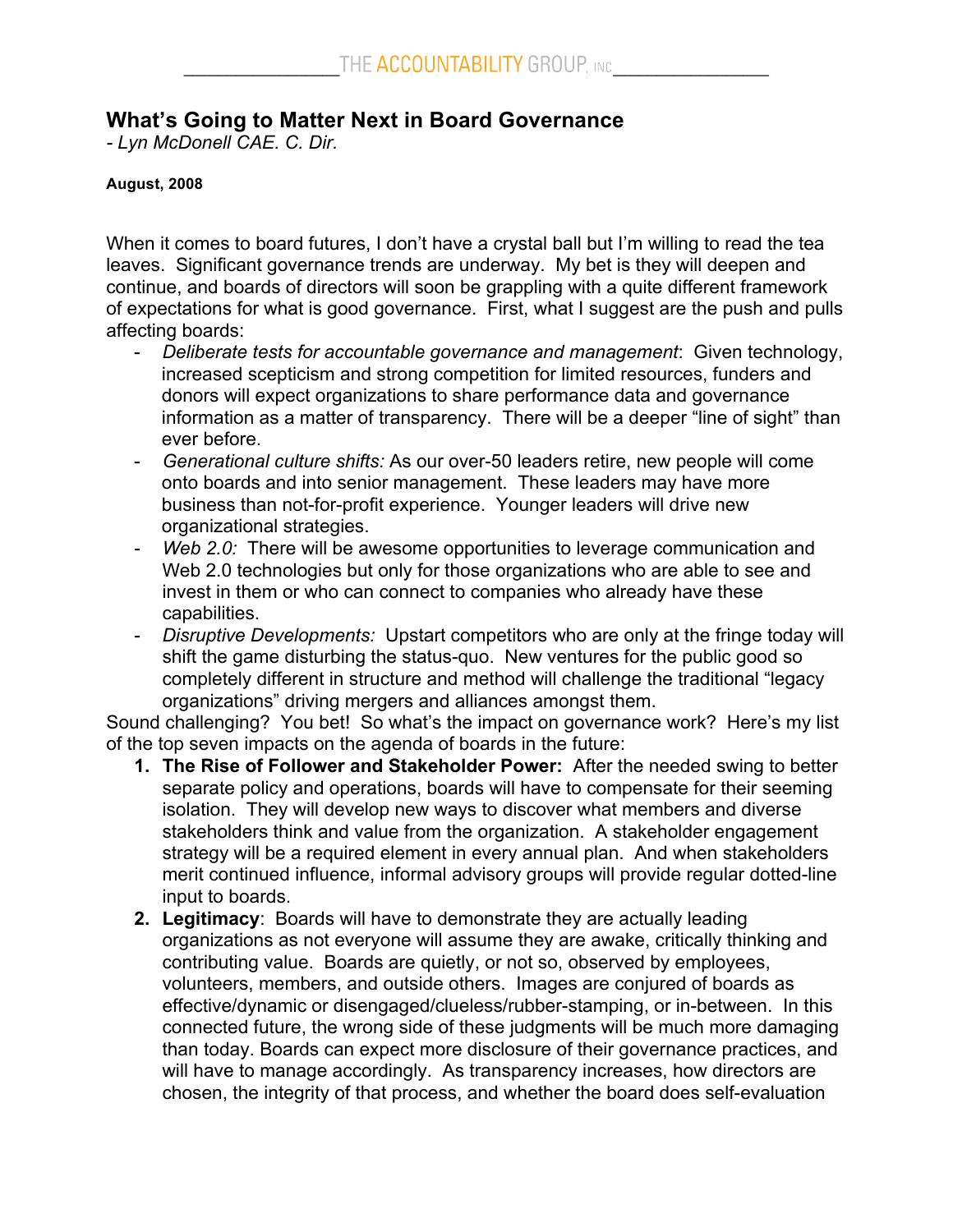will matter. The other challenge? To lead authentically, constructively, and appropriately without diminishing strong and effective management teams.

- **3. Succession planning and talent management:** While this trend surely applies to board composition, directors will have to consider staff succession-planning in a more serious way. Is second-level talent management a priority? It should be. Boards can be caught on their heels when "high-potential employees" leave for better opportunities at the same time as senior leaders retire. A real, workable talent management plan will help maintain operational stability in the long run so it will increasingly be a board priority to gain assurance on this front.
- **4. Compensation philosophy**: Right behind and buttressing the previous issue is compensation strategy. In both the U.S. and Canada, organizations must report the salaries of its highest earners. The newly designed IRS Form 99O will broaden the definition of key employees and create even greater transparency. Boards will have to have a frank conversation about their compensation philosophies and positioning in the market. This includes pay and other benefits. The most conservative "ready for primetime" philosophy may not be the winning fiduciary formula. A board must ensure management quality, organizational stability and capacity. (Here's one simple philosophy from a major steel producer: "We will hire five people to do the work of ten and pay them like seven.")
- **5. Performance Assurance**: Boards will need distinct means to take the measure of the organization's performance. This will introduce greater rigor into the not-forprofit boardroom. Scorecards and dashboards will become as regular a feature of board meetings as the financial report. After board review, this information will be uploaded and communicated – on the website and to donors and funders.
- **6. The Yin and The Yang**: Expect both tougher questions and a rise of analytics at the same time as an increased emphasis on lived values. Business-minded directors will have increasing influence and context to ask tough questions such as how does the cost of our fundraising compare with others, what are our administration costs relative to others, how complex are our offerings and how does that complexity cost us, where can we improve most in our processes, how are the leaders making money and what is their approach, etc. At the same time, the seemingly soft matter of values will matter more. Values will be a key branding element. Key leaders will be judged as much on their ability to communicate values as to get results. Today some boards look at values as a "motherhood" step in strategic planning. Tomorrow, all boards will see it as their job to ensure values are demonstrably lived.
- **7. Partnerships and Alliances, and Mergers:** Boards will be pushing management on the front of creating strategic alliances with organizations sharing markets or issues. We are judged by the company we keep. Similarly, organizations will be expected to have a range of enabling and authoritative linkages. Boards will drive this outward-looking and opportunistic perspective. Outright mergers will be more acceptable than ever before.